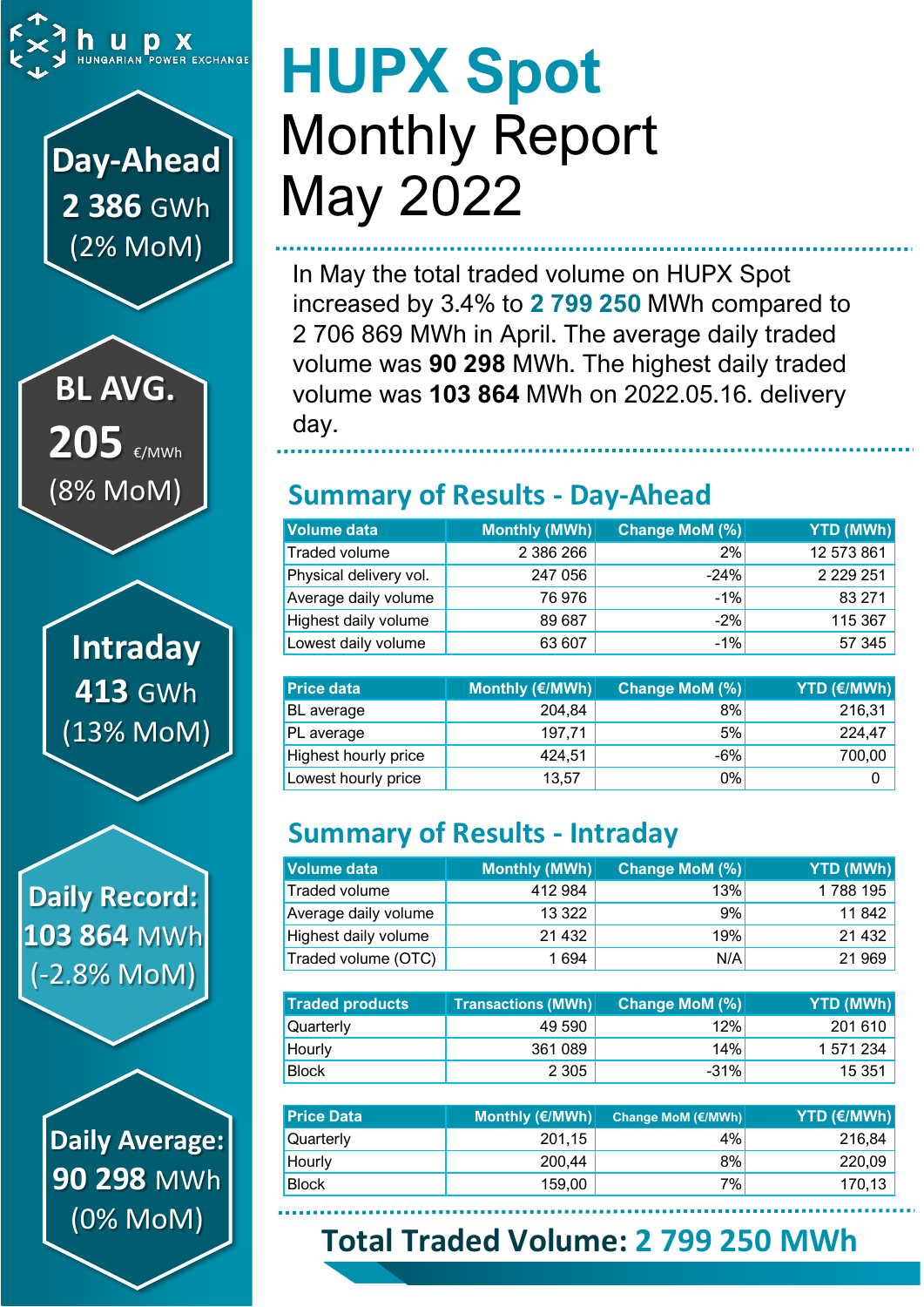## **Combined Results**

## **Daily Volumes**



#### **Hourly Average Prices**



### **ID/DAM Price Spread**

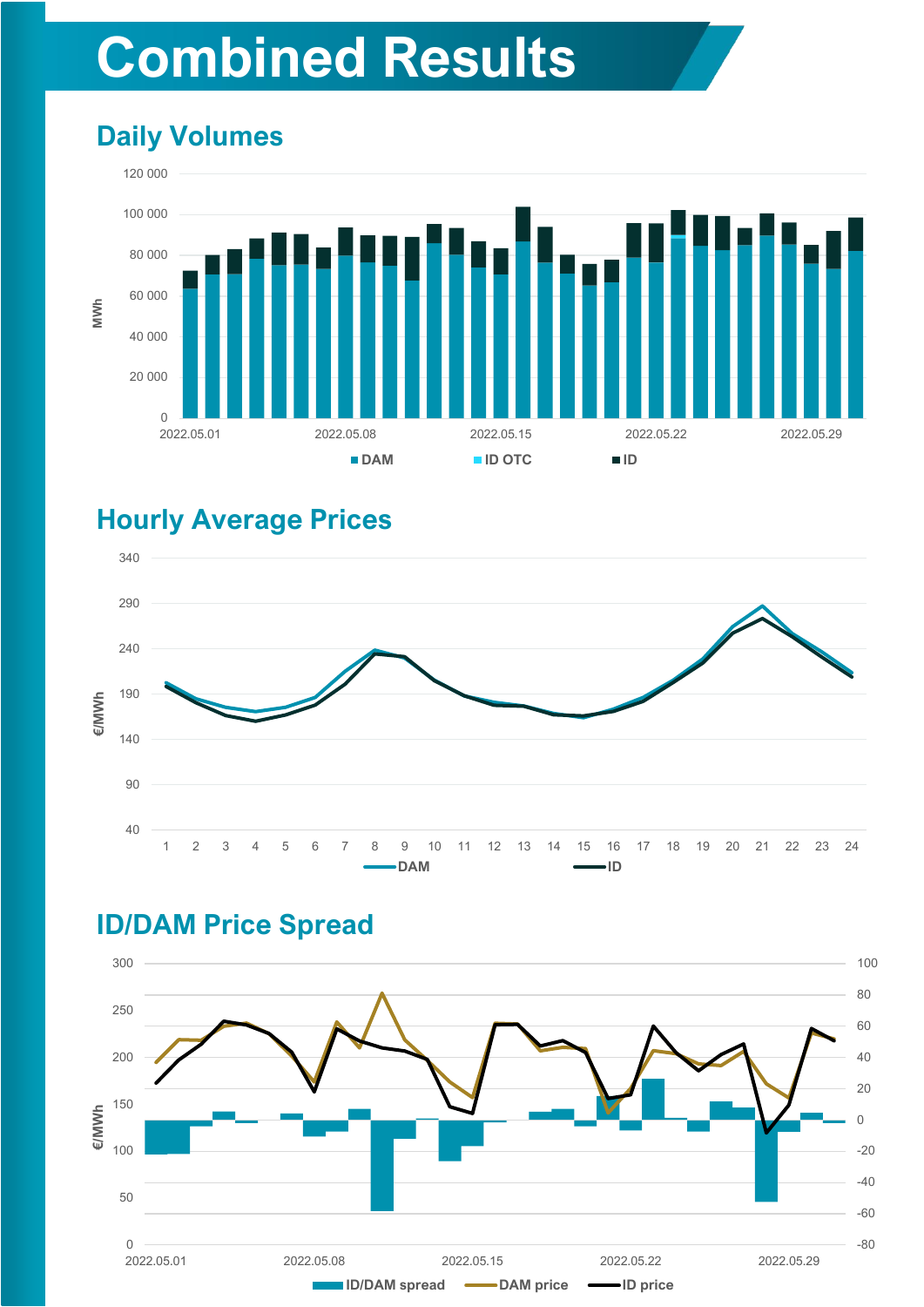## **Day-Ahead Market**

## **Regional Prices**



## **Regional Volumes**



### **Hungarian Net Position**

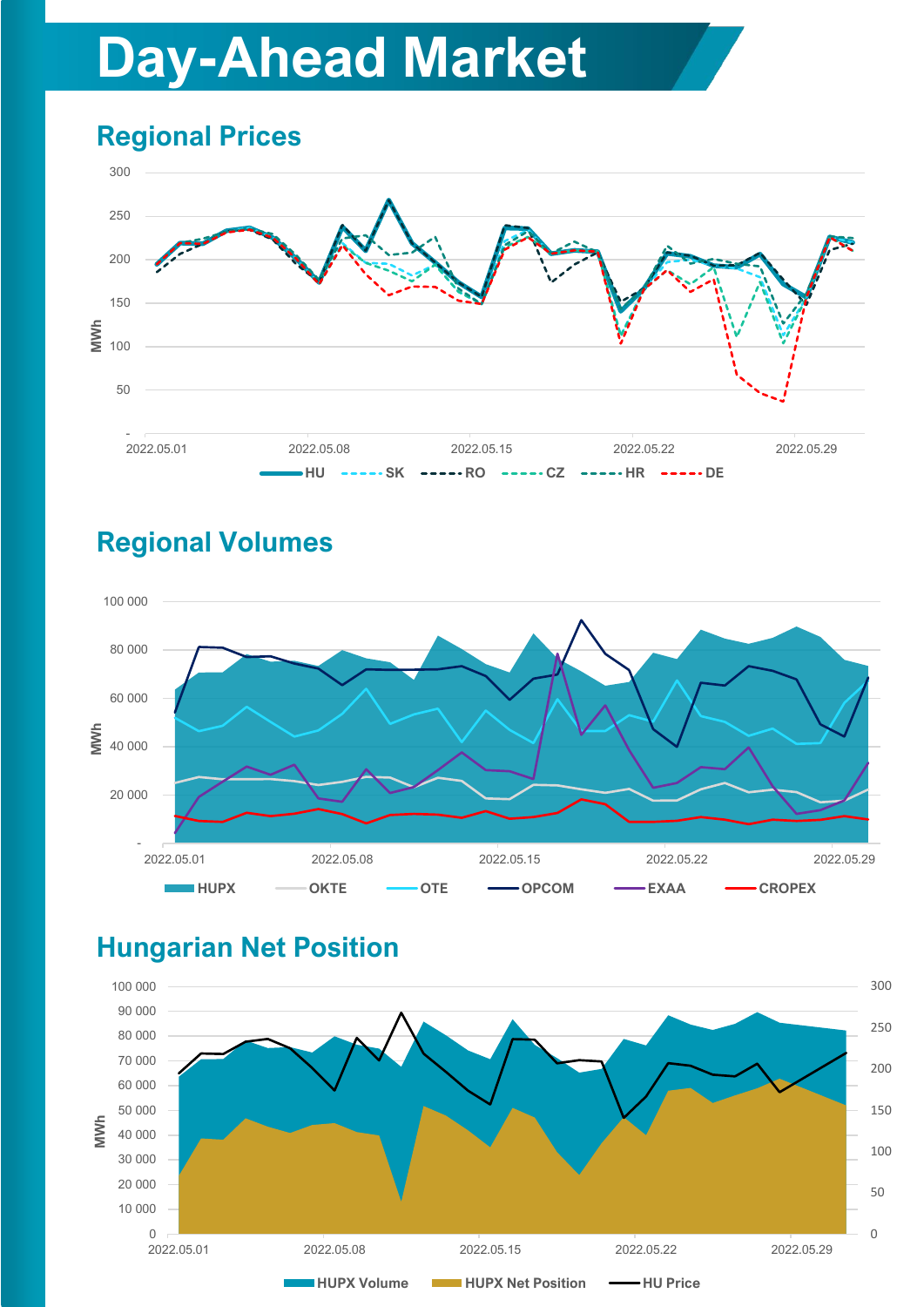#### **System Load**



## **Intraday Market**



#### **Daily Prices**

#### **Daily Volumes**